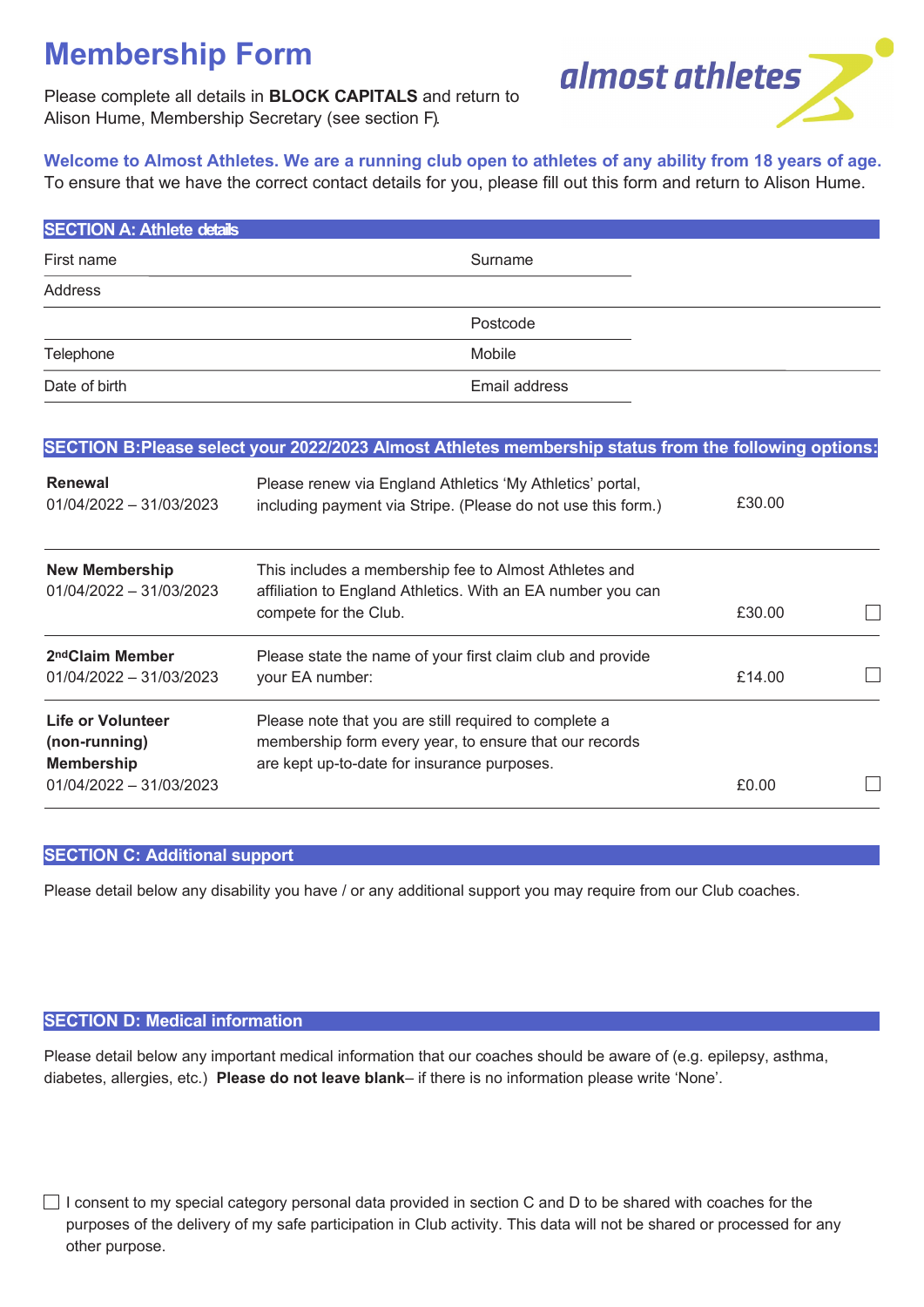#### **SECTION E: Emergency contact details**

Please insert the information below to indicate the persons who should be contacted in event of an incident/accident.

Emergency Contact one name:

Emergency Contact one number:

Emergency Contact two name:

Emergency Contact two number:

# **SECTION F: Membership Fees/Payment**

The 2022/2023 membership period for new members runs from Now to 31st March 2023 and for renewing members runs from 1st April 2022 to 31st March 2023.

The process of applying and paying for membership this year varies as follows:

- **EXISTING FULL MEMBER** When invited, please renew via England Athletics 'My Athletics' portal, ensuring you update registration details AND pay via STRIPE. (Do **not** use this form or pay by bank transfer.)
- **NEW MEMBER, 2<sup>nd</sup> CLAIM MEMBER, LIFE MEMBER or VOLUNTEER MEMBER follow instructions below:**

We prefer application details to be submitted using the Almost Athletes online form where possible. If you decide to use this form, please hand your completed form to the Membership Secretary, Alison Hume. (To arrange this handover, please email [membership@almostathletes.co.uk](mailto:membership@almostathletes.co.uk) .)

Please make payment by bank transfer using the following details:

- Account Name: *Almost Athletes*
- Account Number: *76680668*
- Sort Code: *30-98-97*
- Account Type: "*Business Account*"
- Payee Reference: *your initials and surname*

#### **IMPORTANT! PLEASE DO NOT MAKE A PAYMENT WITHOUT SUBMITTING A MEMBERSHIP FORM**

#### **SECTION G: Club privacy statement & communication preferences**

Almost Athletes take the protection of the data that we hold about you as a member seriously and will do everything possible to ensure that data is collected, stored, processed, maintained, cleansed and retained in accordance with current and future UK data protection legislation.

Please read the full privacy notice carefully to see how the Club will treat the personal information that you provide to us. We will take reasonable care to keep your information secure and to prevent any unauthorised access.

 $\Box$  I agree to the Club collecting, storing and processing my data in line with the Privacy Statement in Section I. As a data subject you are not obliged to share your personal data with the Club. If you choose not to share your personal data with us we will not be able to register or administer your membership.

# **SECTION H: Data sharing with England Athletics**

When you become a member of or renew your membership with Almost Athletes you will automatically be registered as a member of England Athletics. We will provide England Athletics with your personal data which they will use to enable access to an online portal for you (called **MyAthletics**). England Athletics will contact you to invite you to sign into and update your My Athletics portal (which, amongst other things, allows you to set and amend your privacy settings). It is vital, therefore, that a valid email address is given, so that you can ensure that your data is correct and so that you can set your own privacy settings.

If you have any questions about the continuing privacy of your personal data when it is shared with England Athletics, please contact: dataprotection@englandathletics.org.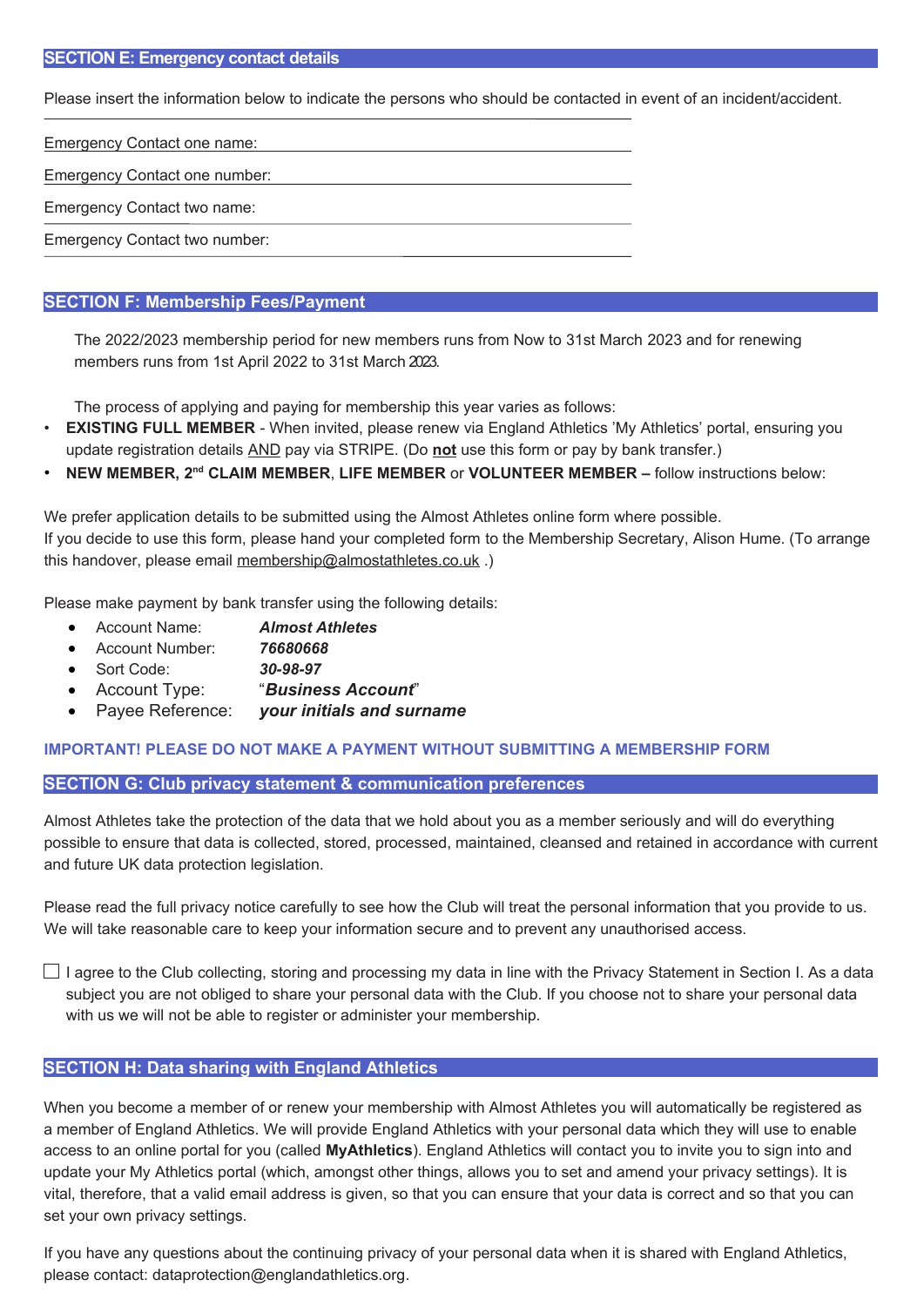#### **SECTION I : Privacy Statement / Athlete Agreement**

Almost Athletes is committed to protecting and respecting your privacy. For any personal data you provide for the purposes of your membership, Almost Athletes is the Data Controller and is responsible for storing and otherwise processing that data in a fair, lawful, secure and transparent way.

#### **What personal data we hold on you**

You may give us information about yourself by filling in forms at an event or online, or by corresponding with us by phone, email or otherwise. This includes information you provide when you register with the Club. The information you give us is known as 'Athletics Data' and may include your name, gender, date of birth, address, email address, phone number and name of any EA affiliated clubs with which you are registered.

We may also ask for relevant health information, and other data such as emergency contact numbers, to be used in the case of a medical emergency arising from a club running or social event. This data is classed as special category personal data. We process this data on the lawful basis of consent. Therefore, we will also need your explicit consent to process this data, which we will ask for at the point of collecting it.

#### **Why we need your personal data**

The reason we need your Athletics Data is to be able to administer your membership, and provide the membership services you are signing up to when you register with the Club. Our lawful basis for processing your personal data is that we have a contractual obligation to you as a member to provide the services for which you are registering.

Reasons we need to process your data include:

#### **For training and competition entry**

- $\Box$  sharing personal data with Club coaches or officials to administer training sessions;
- $\Box$  sharing personal data with Club team managers to enter events;
- $\Box$  sharing personal data with facility providers to manage access to the track or check delivery standards; and
- $\Box$  sharing personal data with leagues, county associations and other competition providers for entry in events.

#### **For reporting purposes**

- $\Box$  analysing anonymised data to monitor Club trends; and
- $\Box$  sending a Club survey to improve your experience as a club member.

#### **For membership and club management**

- $\Box$  processing of membership forms and payments;
- $\Box$  sharing data with committee members to provide information about Club activities, membership renewals or invitations to social events;
- $\Box$  Club bulletins promoting Club activity; and
- $\Box$  publishing of race and competition results.

On occasion we may collect personal data from non-members (e.g. such as any non-member participant who fills in a health disclaimer or form at a taster event.) This information will be stored for 4 weeks after an event and then destroyed securely. Our lawful basis for processing data is consent. Therefore, we will also need explicit consent from non-members to process this data, which we will ask for at the point of collecting it.

The Club has social media pages on Facebook and Twitter. All members are free to join or follow these pages. Please note that providers of these social media platforms have their own privacy policies and that the Club does not accept any responsibility or liability for these policies. Please check these policies before you submit any personal data on the Club social media pages. The Club's 'netiquette' guidelines are in the Files section of the Facebook page and we ask that you familiarise yourself with these guidelines.

#### **Who we share your personal data with**

When you become a member of Almost Athletes you will also be registered as a member of England Athletics Limited. We will provide England Athletics Limited with your Athletics Data which they will use to enable access to the My Athletics portal. England Athletics Limited will contact you to invite you to sign into and update your My Athletics portal.